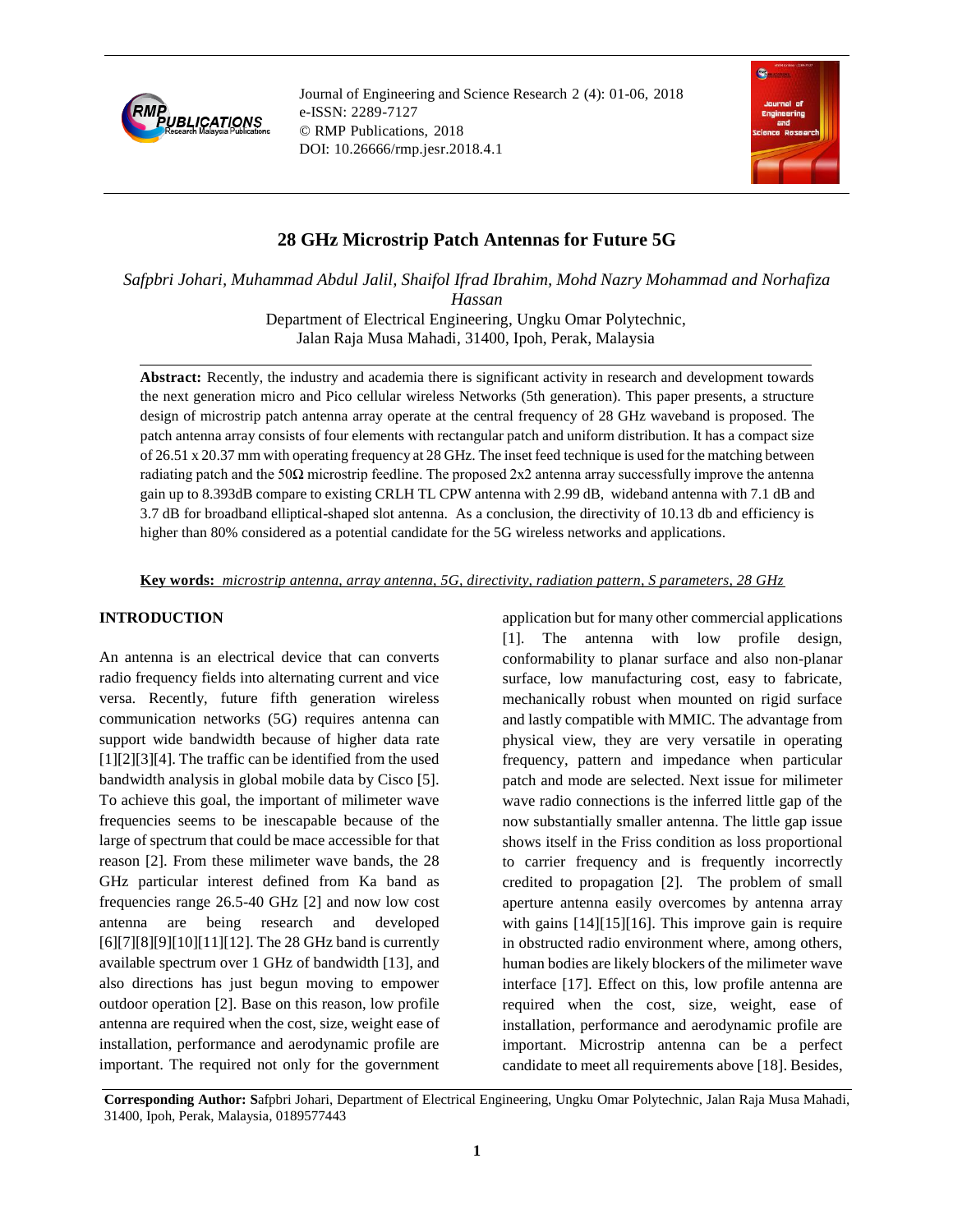there is requirement for planning antenna array to accomplish higher gain to conquer the way misfortune because of the air ingestion of electromagnetic waves at higher frequencies. However, a few design issues can affect an antenna performance [19]. First of all, commercial substrates used to fabricate antenna do not indicate values of relative dielectric permittivity  $(\mathcal{E}_r)$ beyond 10 GHz. The issue turns crucial when designing the antenna at much higher frequencies, since the Er value partly determines geometrical parameters of the patch. In the remainder of this work, investigation of inside feed square microstrip patch antenna which can operate in Ka band phased array will be carrying out. Simulation results from a commercial 3D electromagnetic simulator are provided. It will be investigated the performance of the single and array antenna in term of bandwidth, gain and radiation pattern.

## **SPECIFICATION AND MATERIAL SELECTION**

Picking a substrate is as vital as the design [20]. The substrate itself is a piece of the antenna and contributes significantly to its radiation properties. Many different factors are considered in picking substrate, for example thickness, dielectric constant, stiffness as well as loss tangent. The dielectric constant should be as low as conceivable to energize fringing and hence radiation. A thicker substrate should also be picking since it increases the impedance bandwidth.

Moreover, using a thick substrate would in accuracy since most microstrip antenna models use a thin substrate approximation in the analysis. Substrates which are lossy at higher frequencies not be used for obvious reasons [21]. The choice of a stiff or soft board basically depends on the application at hand. In this project, Ultralam@3850HT from Rogers is chosen as the dielectric material base on good performance on more 10 GHz [22].

## **PROPOSED ANTENNA DESIGN AND DEVELOPMENT**

#### **A. Single Microstrip Patch Antenna**

Working at 28 GHz, microstrip patch antenna one of ideal solution for cost sensitive radio applications because of small size, low profile, simplicity of coordination and ease of integration in portable wireless devices [23][24]. In this case, it has tendency to be less effective and restricted in data transmission and range to cover.

Fig. 1 show the geometry of the proposed single patch microstrip antenna used as a building block for the 2x2 array antenna. The antenna with a ground width of 7.6mm and a ground length of 5.4mm is fully copper grounded set the resonance frequency at 28 GHz. This future proposed antenna has geometric size is 3.8 mm x 2.9 mm in width and length.



**Fig. 1:** Geometry and dimensions of the proposed 5G single microstrip patch antenna, (a) Geometry. (b) Illustrated in CST.

| <b>Parameter</b>    | Value(mm) |
|---------------------|-----------|
| Ground Plane Length | 5.4       |
| Ground Plane Width  | 7.6       |
| Patch Length        | 3.05      |
| Patch Width         | 4.4       |
| Line Length         | 1.0       |
| Line Width          | 0.2       |
| Substrate           | 2.9       |

The rectangular patch is chosen because it is convenient to design and analyze. The rectangular patch also has large impedance bandwidth due to it broader shape compare to other types. To legitimately match single patch antenna and the feed transmission line which is  $50\Omega$ , 0.9mm is picked for an inset to move the feed position far from the edge. While for the gap between feed line and patch is 0.2mm to patch keeps small effect in coupling. Table 1 demonstrates the physical parameter and optimization that might be considered in designing single element patch antenna.

# **B. Microstrip Antenna Arrays**

On future (5th generation) applications, the antenna need a higher gain and directive beam that can be controlled in specific direction. It may be difficult to accomplish such high gain by used a single antenna [25]. However, several small antennas can be gathered together in array antenna to obtain such high increase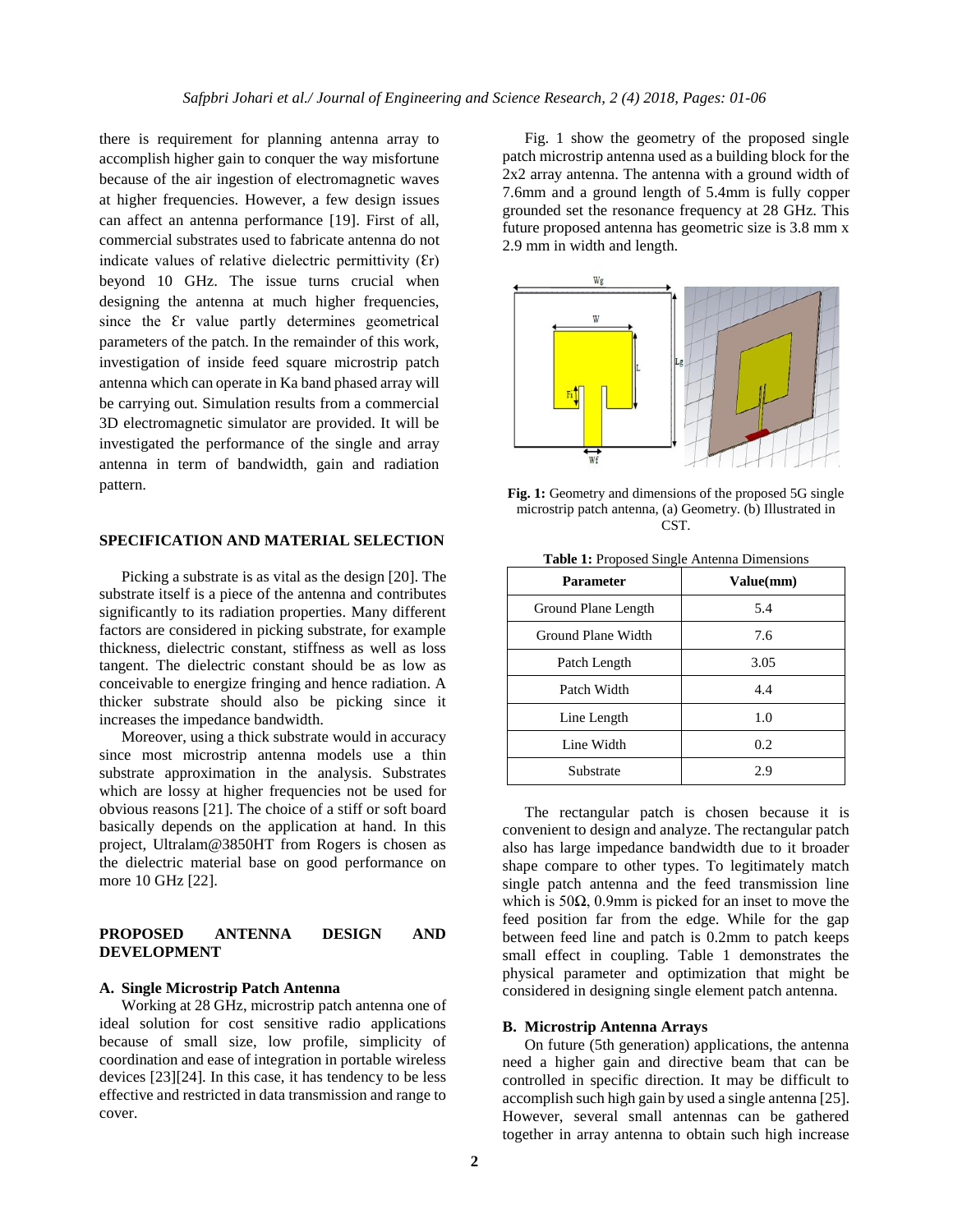gain directive pattern that can be electronically checked in a specific direction. Forming the array antenna radiation pattern can be accomplished by fitting the magnitude and phase of the current feeding individual elements of the array antenna.

Linear arrays have narrow radiation beam in the plane containing the array axis while have a wide beam in the orthogonal plane. This pattern of linear array is helpful in the case of (5th generation) mobile applications as it requires 1-D checking to cover large area.

Total dimension of array antenna with four elements is 26.51 mm x 20.37 mm in width and length. Fig. 2 is the geometrical configuration of the proposed four elements antenna array is presented. The uniform distribution is used in this array with the same value of amplitude for each is done by providing equal input impedance for each patch. The transmission line that connects to each patch has an input impedance of 50 $Ω$ .



**Fig. 2:** Geometrical configuration of the proposed four element 5G antenna array.

#### **C. Feed Network**

To accomplish more directivity and gain, arrays of patch elements can be utilized as part of combination with a feed network. Methods of distributing electrical energy to each patch include microstrip line, aperture coupling and proximity coupling [25].

The array antenna is fed from the bottom using  $50\Omega$ coaxial line and the input feed lines for the patches are chosen to be at the radiating edge. Thus, no mismatch exists at the input of the patches. The quarter wavelength transformer is used to fix the  $100Ω$  line to the  $25Ω$ equivalent resistance of the parallel two  $50\Omega$  lines.

### **RESULT AND DISCUSSION**

Designing and simulation of the proposed single patch antenna and array antenna is performed using Computer Simulation Technology (CST) Microwave Studio [3].

#### **A. Simulation Single Antenna**

The characterization result of a single element antenna in term of reflection coefficient and radiation pattern is shown in Fig. 3 and Fig. 4. The calculated reflection coefficient shows the designed antenna operating at a frequency of 28 GHz with a value of |S11| is better than 15 dB at 28 GHz. The -10 dB working bandwidth of the designed antenna is about 400 MHz ranges from the frequency 27.8 GHz to 28.2 GHz as shown in Fig 3. The designed antenna has a directional radiation pattern with the antenna gain of 6.22 dB as shown in Fig. 4. A half power (3 dB) beamwidth of 84.5° and side lobe level of -15.7 dB are achieved by the single element antenna. VSWR for a single element antenna is shown in Fig 5. From this result, the value of VSWR is 1.022294 at frequency 28 GHz which is very efficient in manufacturing process. It should be less than 2. The minimum VSWR can get the better performance for the antenna.



**Fig. 3:** Reflection coefficient |S11| versus frequency of proposed single element 1 x 1 antenna at 28GHz.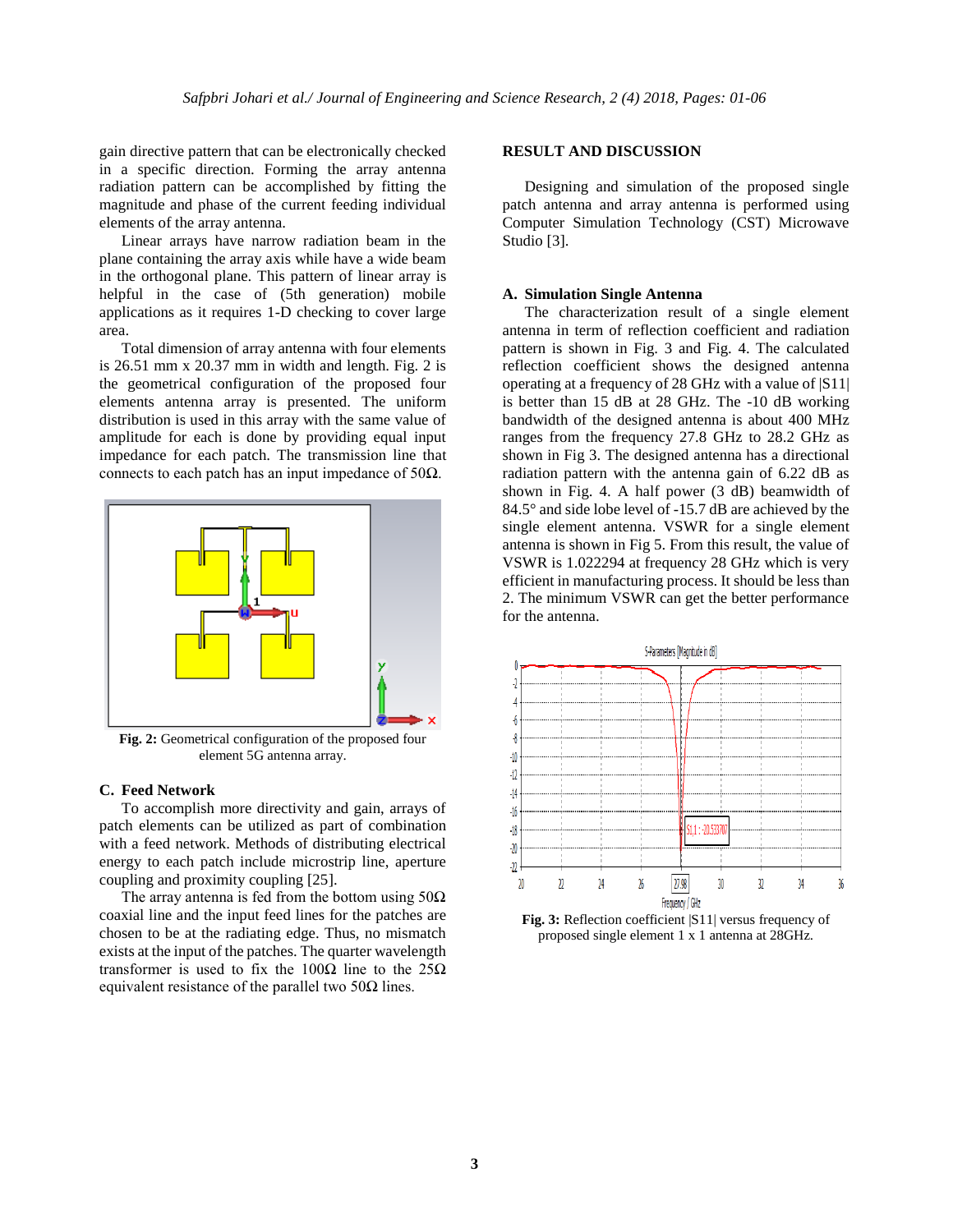

**Fig. 4:** Radiation patterns of proposed single element antenna at 28GHz.

#### **B. Simulation Array Antenna**

A broader match is achieved for the 2x2 array as shown in Fig. 5. More than 15 dB of return loss is available over a bandwidth of 400 MHz and the antenna usable frequency range is also extended.

The simulated results of the reflection coefficients |S11| for the proposed for element 5G antenna array is illustrated in Fig. 6. The uniform distribution is used in this array with the same value of amplitude for each patch is done by providing equal input impedance for each patch. It is apparent that the proposed antenna array has a good impedance matching at the desired frequency band of 28 GHz for |S11| less than -10 dB.



**Fig. 5:** VSWR of proposed single element antenna at 28GHz.



**Fig. 6:** Reflection coefficient |S11| versus frequency of proposed four element 2 x 2 antenna array at 28GHz.

Fig. 7 is result for the simulated radiation pattern of the proposed antenna array. A stable gain with a value of 8.393 dBi (+2.174 dBi compared to a single antenna element) at 28 GHz us observed. This obtain gain is improved which is 126.83% higher compared to [10], 180.70% higher than [11] and 18.21% better to [12]. Simulated results demonstrate that the antenna array is characterized by bidirectional patterns. VSWR for proposed antenna array is shown in Fig 8. From this result, the value of VSWR is 1.2320898 at frequency 28 GHz which is also efficient in manufacturing process. From the result, it less than 2 and consider as a good result.



**Fig. 7:** Radiation patterns of proposed four element antenna array at 28GHz.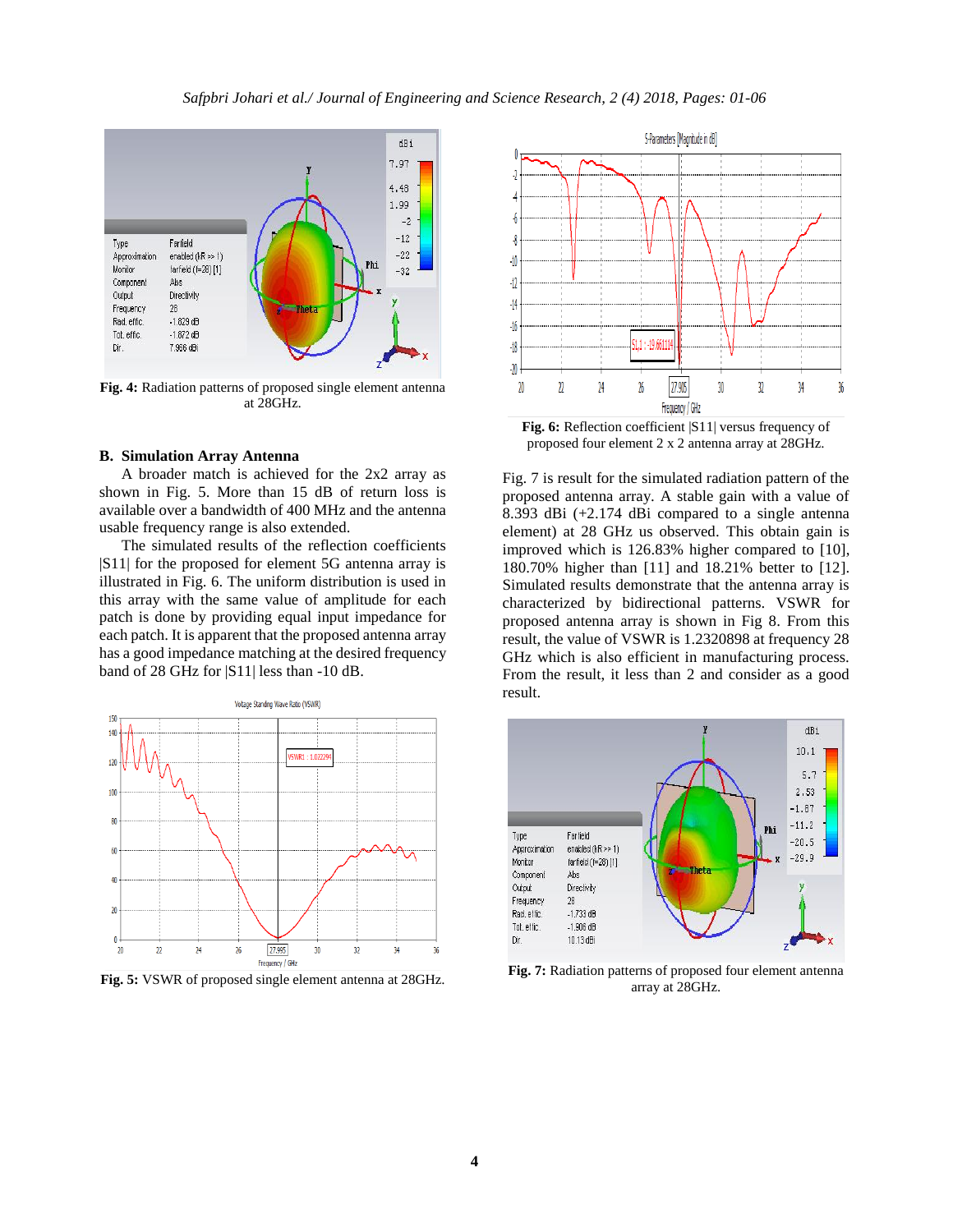

**Fig. 8:** VSWR of proposed four element 2 x 2 antenna array at 28GHz.

#### **C. Comparison Single and Array Antenna**

Larger array size will transform to higher gain and directivity of the array antenna but also increasing the feed networks. But, ever increasing feed networks introduce additional losses between the feed point and radiating patch elements.

**Table 2:** Proposed Antenna Simulation Results

| <b>Simulation</b><br><b>Results</b> | <b>Single Element</b><br>$1 \times 1$ | <b>Four Elements</b><br>$2 \times 2$ |
|-------------------------------------|---------------------------------------|--------------------------------------|
| Gain (dBi)                          | 6.219                                 | 8.393                                |
| Directivity (dBi)                   | 8.002                                 | 10.130                               |
| Beamwidth (Deg)                     | 84.5                                  | 79.0                                 |
| Efficiency (%)                      | 77.72                                 | 82.85                                |
| Bandwidth (MHz)                     | 400                                   | 400                                  |

Simulated result between single element antenna and four element antenna is shown in Table 2. This results are calculated for nominal values of Rogers Ultralam@3850HT substrate with dielectric constant  $Er=2.9$  and loss tangent tan $\delta=0.0025$ . Fig. 9 is show the simulated realized gain for single and array antenna with respect of frequency. The result show that the array antenna is above than the single antenna and it is suited for 28 GHz.



**Fig. 9:** Numerical results of realized gain vs. frequency.

## **CONCLUSION**

In this work, the simple printed patch antenna array was proposed. The antenna was designed for 28 GHz operation with four elements in array structure using microstrip methods. Impedance and phase matching techniques were designed using a quarter wavelength transformer and transmission line. The antennas with single and four elements in array were analyzed using electromagnetic analysis software. The results at 28 GHz show that 8.393 dB can be achieved for antenna gain compared to the previous work: 3.7 dB in [9], 2.99 dB in [13] and 7.1 dB in [14]. Caused by enhanced performance, this proposed antenna quality serve as a good option for 5G which requires low topology and high gain.

## **ACKNOWLEDGMENTS**

The authors acknowledge the financial support from Ungku Omar Polytechnic (PUO), Perak, Malaysia

## **REFERENCES**

- [1] W. Roh et al., "Millimeter-wave beamforming as an enabling technology for 5G cellular communications: Theoretical feasibility and prototype results," IEEE Commun. Mag., vol. 52, no. 2, pp. 106–113, 2014.
- [2] B. S. Rangan, T. S. Rappaport, and E. Erkip, "Millimeter-Wave Cellular Wireless Networks : Potentials and Challenges," vol. 102, no. 3, 2014.
- [3] C. S. T. S. Suite, "CST STUDIO SUITE 2012 : S ystem A ssembly and M odeling," 2012.
- [4] W. I. F. I. O. N. S. T. Ac, L. O. V Erma, M. O. F. Akharzadeh, P. E. T. Echnologies, and I. Nc, "ACCEPTED FROM OPEN CALL THE NEED